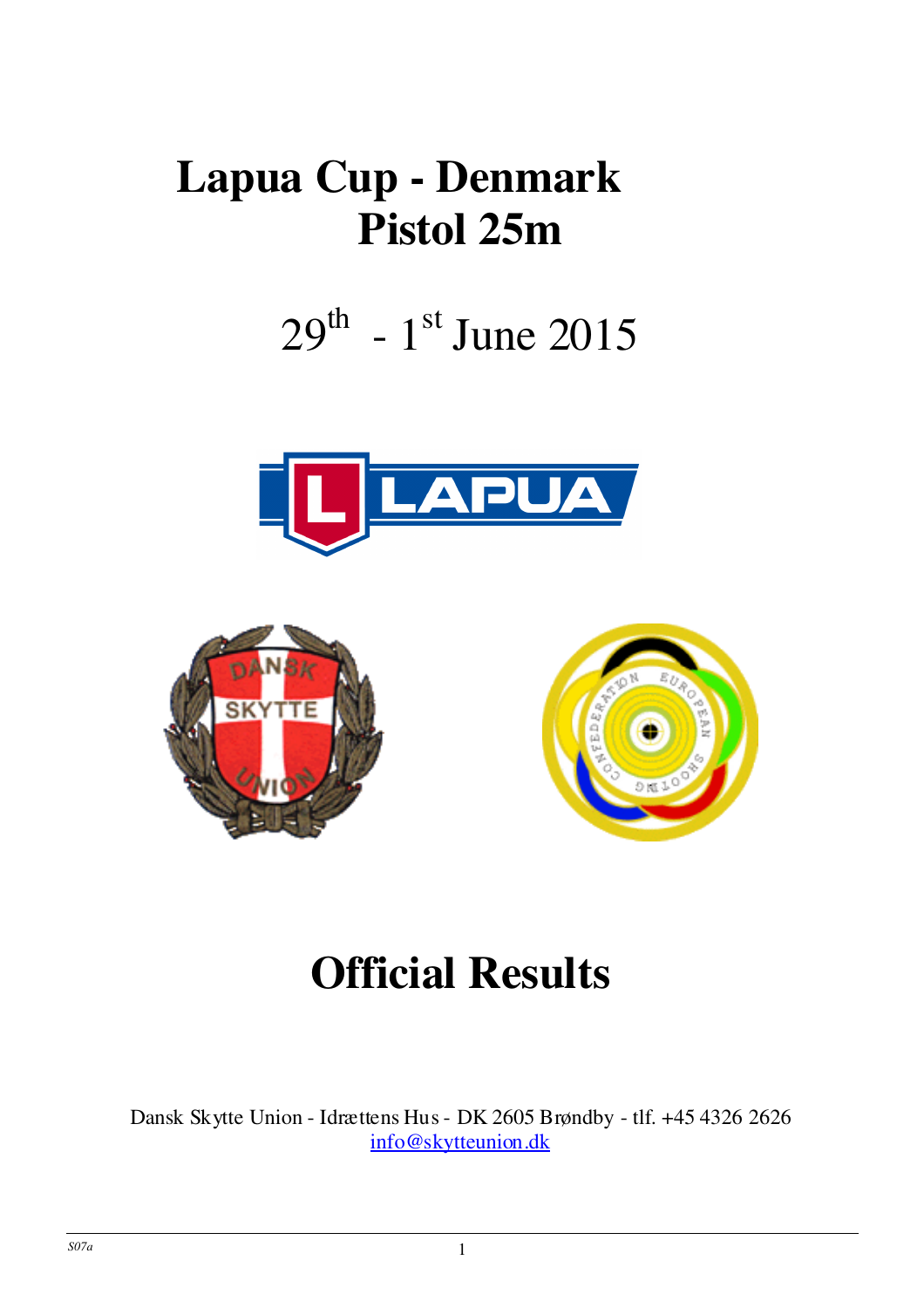

| <b>Center Fire Pistol</b> |                         | <b>Men</b>     |            |          |          |          |            |          |         |     |  |
|---------------------------|-------------------------|----------------|------------|----------|----------|----------|------------|----------|---------|-----|--|
| 1                         | <b>Allan Gejl</b>       | <b>DEN</b>     | <b>DEN</b> | 98       | 92       | 97       | 287        | 7x       |         |     |  |
|                           |                         |                |            | 96       | 98       | 99       | 293        | 8x       | 580     | 15x |  |
| $\boldsymbol{2}$          | <b>Ari Meinander</b>    | Finland        | <b>FIN</b> | 98       | 96       | 99       | 293        | 9x       |         |     |  |
|                           |                         |                |            | 94       | 95       | 96       | 285        | 5x       | 578     | 14x |  |
| 3                         | <b>Pierre Michel</b>    | <b>Germany</b> | <b>GER</b> | 96       | 96       | 95       | 287        | 8x       |         |     |  |
|                           |                         |                |            | 94       | 96       | 98       | 288        | 11x      | 575 19x |     |  |
| 4                         | Patrick Meyer           | Germany        | <b>GER</b> | 97       | 95       | 93       | 285        | 10x      |         |     |  |
|                           |                         |                |            | 96       | 97       | 95       | 288        | 4x       | 573     | 14x |  |
| 5                         | Michael Schleuter       | Germany        | <b>GER</b> | 90       | 96       | 98       | 284        | 4x       |         |     |  |
|                           |                         |                |            | 97       | 99       | 93       | 289        | 10x      | 573     | 14x |  |
| 6                         | Teemu Lahti             | Finland        | <b>FIN</b> | 92       | 94       | 94       | 280        | 5x       |         |     |  |
|                           |                         |                |            | 97       | 98       | 97       | 292        | 7x       | 572     | 12x |  |
| 7                         | <b>Marcus Andersson</b> | Sweden         | <b>SWE</b> | 97       | 95       | 95       | 287        | 5x       |         |     |  |
|                           |                         |                |            | 94       | 96<br>94 | 93       | 283<br>279 | 5x       | 570     | 10x |  |
| 8                         | Jonas Fyrpihl           | Sweden         | <b>SWE</b> | 90<br>96 | 96       | 95<br>98 | 290        | 5x<br>9x | 569     | 14x |  |
| 9                         | <b>Mikael Nilsson</b>   | Sweden         | <b>SWE</b> | 92       | 90       | 94       | 276        | 4x       |         |     |  |
|                           |                         |                |            | 96       | 99       | 96       | 291        | 10x      | 567     | 14x |  |
| 10                        | Håkan Landebring        | Sweden         | <b>SWE</b> | 94       | 91       | 97       | 282        | 5x       |         |     |  |
|                           |                         |                |            | 94       | 96       | 95       | 285        | 5x       | 567     | 10x |  |
| 11                        | Patrik Fjorback         | <b>DEN</b>     | <b>DEN</b> | 95       | 94       | 94       | 283        | 4x       |         |     |  |
|                           |                         |                |            | 91       | 92       | 98       | 281        | 8x       | 564     | 12x |  |
| 12                        | Martin Høholt           | <b>DEN</b>     | <b>DEN</b> | 94       | 93       | 94       | 281        | 8x       |         |     |  |
|                           |                         |                |            | 97       | 90       | 90       | 277        | 5x       | 558     | 13x |  |
| 13                        | Jan Jorsäter            | Sweden         | <b>SWE</b> | 94       | 93       | 97       | 284        | 7x       |         |     |  |
|                           |                         |                |            | 90       | 96       | 84       | 270        | 4x       | 554     | 11x |  |
| 14                        | Jean-Marc Derouaux      | <b>BEL</b>     | <b>BEL</b> | 92       | 91       | 91       | 274        | 3x       |         |     |  |
|                           |                         |                |            | 94       | 92       | 93       | 279        | 7x       | 553     | 10x |  |
| 15                        | Jan Truelsson           | <b>DEN</b>     | <b>DEN</b> | 90       | 91       | 91       | 272        | 2x       |         |     |  |
|                           |                         |                |            | 89       | 95       | 94       | 278        | 9x       | 550     | 11x |  |
| 16                        | Holger Sørensen         | <b>DEN</b>     | <b>DEN</b> | 88       | 93       | 95       | 276        | 5x       |         |     |  |
|                           |                         |                |            | 89       | 89       | 89       | 267        | 4x       | 543     | 9x  |  |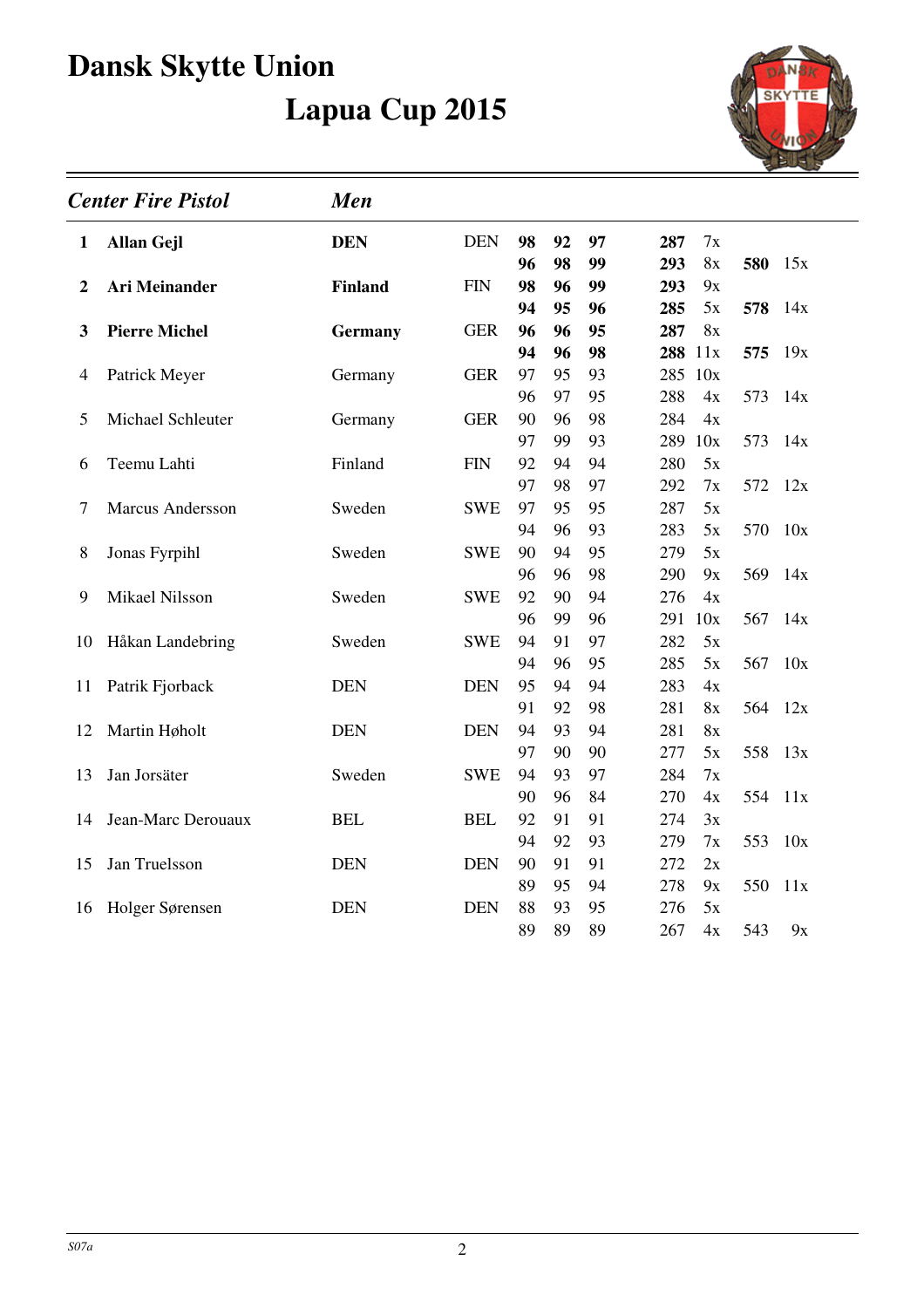

| <b>Standard Pistol</b> |                       | <b>Men</b>     |            |          |          |            |          |                |     |  |
|------------------------|-----------------------|----------------|------------|----------|----------|------------|----------|----------------|-----|--|
| 1                      | <b>Allan Gejl</b>     | <b>DEN</b>     | <b>DEN</b> | 95       | 98       | 193        |          |                |     |  |
|                        |                       |                |            | 95       | 94       | 189        | 8x       |                |     |  |
|                        |                       |                |            | 94       | 96       | <b>190</b> | 2x       | 572 10x        |     |  |
| 2                      | <b>Patrick Meyer</b>  | <b>Germany</b> | <b>GER</b> | 96       | 96       | 192        |          |                |     |  |
|                        |                       |                |            | 94       | 93       |            | 187 11x  |                |     |  |
|                        |                       |                |            | 97       | 91       | 188        | 2x       | 567 13x        |     |  |
| 3                      | <b>Pierre Michel</b>  | <b>Germany</b> | <b>GER</b> | 95       | 98       | 193        |          |                |     |  |
|                        |                       |                |            | 96       | 91       |            | 187 12x  |                |     |  |
|                        |                       |                |            | 92       | 91       | 183        | 4x       | <b>563</b> 16x |     |  |
| 4                      | Michael Schleuter     | Germany        | <b>GER</b> | 99       | 92       | 191        | 7x       |                |     |  |
|                        |                       |                |            | 97       | 94       | 191        | 7x       |                |     |  |
|                        |                       |                |            | 90       | 91       | 181        | 2x       | 563 16x        |     |  |
| 5                      | Jonas Fyrpihl         | Sweden         | <b>SWE</b> | 95       | 94       | 189        |          |                |     |  |
|                        |                       |                |            | 95<br>93 | 92<br>88 | 187<br>181 | 7x<br>1x | 557            |     |  |
|                        | Jan Truelsson         | <b>DEN</b>     | <b>DEN</b> | 95       | 93       | 188        |          |                | 8x  |  |
| 6                      |                       |                |            | 93       | 93       | 186        | 7x       |                |     |  |
|                        |                       |                |            | 93       | 89       | 182        | 3x       | 556 10x        |     |  |
| 7                      | Marcus Andersson      | Sweden         | <b>SWE</b> | 92       | 92       | 184        | 3x       |                |     |  |
|                        |                       |                |            | 91       | 95       | 186        | 6x       |                |     |  |
|                        |                       |                |            | 93       | 92       | 185        | 6x       | 555 15x        |     |  |
| 8                      | <b>Mikael Nilsson</b> | Sweden         | <b>SWE</b> | 95       | 93       | 188        | 6x       |                |     |  |
|                        |                       |                |            | 93       | 91       | 184        | 5x       |                |     |  |
|                        |                       |                |            | 91       | 90       | 181        | 2x       | 553            | 13x |  |
| 9                      | Ari Meinander         | Finland        | <b>FIN</b> | 91       | 95       | 186        |          |                |     |  |
|                        |                       |                |            | 91       | 94       | 185        | 8x       |                |     |  |
|                        |                       |                |            | 88       | 93       | 181        | 1x       | 552            | 9x  |  |
| 10                     | Patrik Fjorback       | <b>DEN</b>     | <b>DEN</b> | 94       | 95       | 189        | 3x       |                |     |  |
|                        |                       |                |            | 93       | 93       | 186        | 3x       |                |     |  |
|                        |                       |                |            | 89       | 88       | 177        | 3x       | 552            | 9x  |  |
| 11                     | Jan Jorsäter          | Sweden         | <b>SWE</b> | 94       | 95       | 189        | 4x       |                |     |  |
|                        |                       |                |            | 92       | 93       | 185        | 2x       |                |     |  |
|                        |                       |                |            | 89       | 88       | 177        | 1x       | 551            | 7x  |  |
| 12                     | Teemu Lahti           | Finland        | <b>FIN</b> | 95       | 94       | 189        |          |                |     |  |
|                        |                       |                |            | 92       | 93       | 185        | 9x       |                |     |  |
|                        |                       |                |            | 88       | 88       | 176        | 2x       | 550 11x        |     |  |
|                        | 13 Håkan Landebring   | Sweden         | <b>SWE</b> | 92       | 94       | 186        |          |                |     |  |
|                        |                       |                |            | 90       | 90       | 180        | 6x       |                |     |  |
|                        |                       |                |            | 90       | 91       | 181        | 3x       | 547            | 9x  |  |
|                        | 14 Jean-Marc Derouaux | <b>BEL</b>     | <b>BEL</b> | 95       | 92       | 187        | 7x       |                |     |  |
|                        |                       |                |            | 91       | 91       | 182        | 1x       |                |     |  |
|                        |                       |                |            | 83       | 87       | 170        | 1x       | 539            | 9x  |  |
| 15                     | Martin Høholt         | <b>DEN</b>     | <b>DEN</b> | 93<br>91 | 90<br>87 | 183<br>178 | 3x       |                |     |  |
|                        |                       |                |            | 88       | 86       | 174        | 2x       | 535            | 5x  |  |
|                        |                       |                |            |          |          |            |          |                |     |  |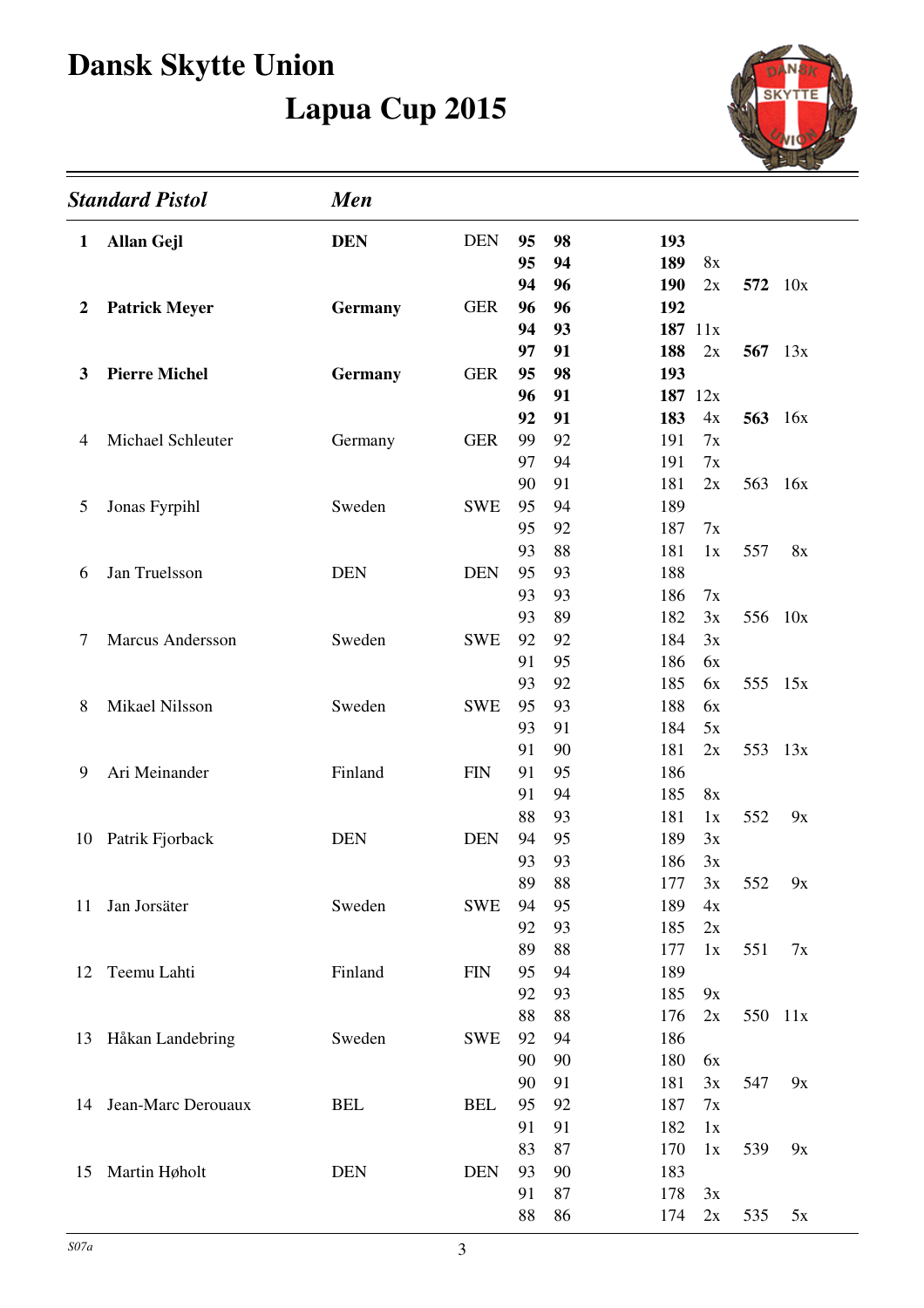

| <b>Standard Pistol</b> | Men        |                               |  |  |  |  |  |  |
|------------------------|------------|-------------------------------|--|--|--|--|--|--|
| 16 Holger Sørensen     | <b>DEN</b> | 189<br><b>DEN</b><br>94 95    |  |  |  |  |  |  |
|                        |            | 81 83<br>164<br>7x            |  |  |  |  |  |  |
|                        |            | -83<br>78<br>514<br>161<br>7x |  |  |  |  |  |  |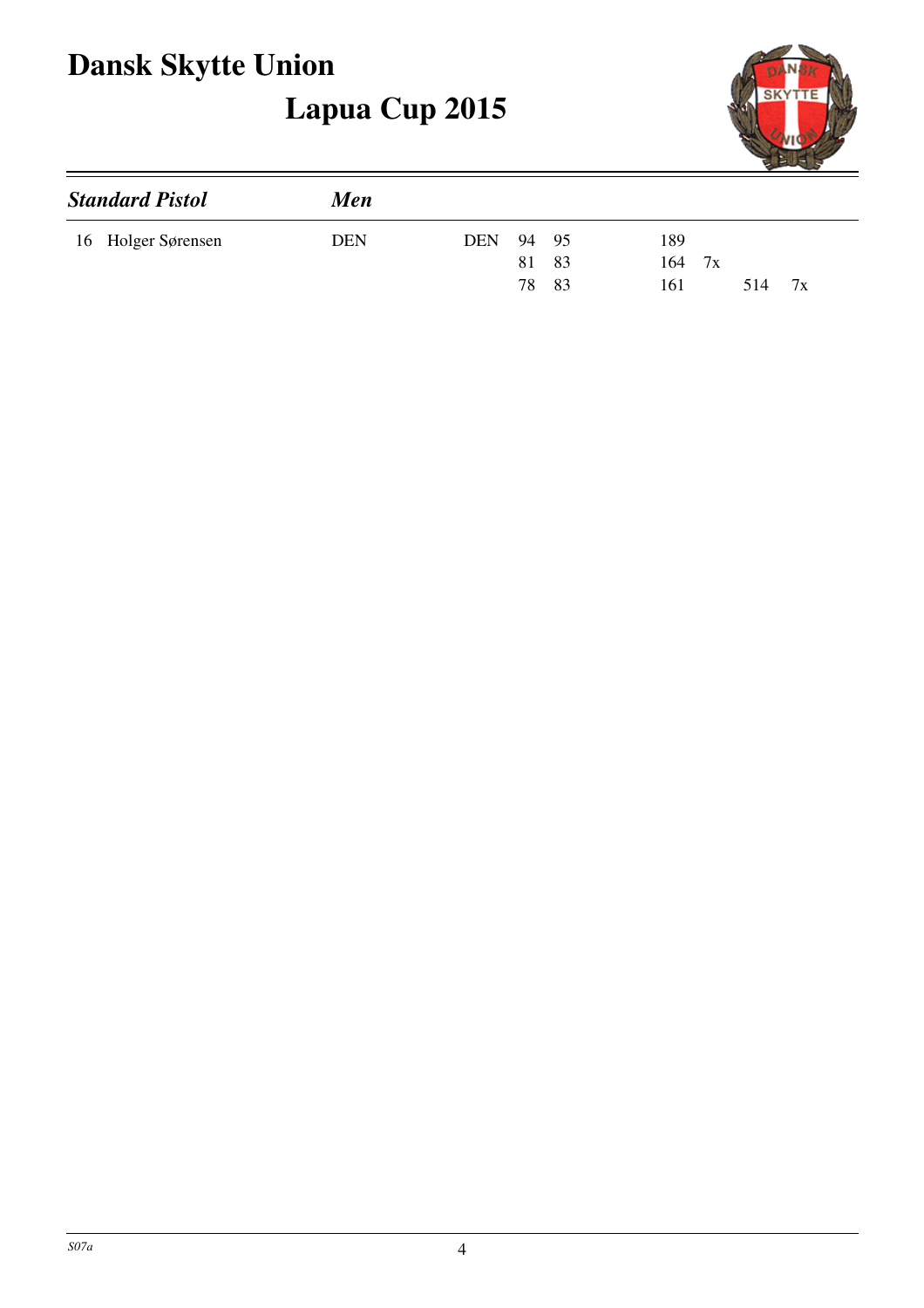

| <b>Center Fire Pistol</b> | <b>Men</b>        | <b>Hold</b> |
|---------------------------|-------------------|-------------|
| Germany                   | Pierre Michel     | 575 19x     |
| Germany                   | Patrick Meyer     | 573 14x     |
| Germany                   | Michael Schleuter | 573 14x     |
| 1                         |                   | 1721 47x    |
| Sweden                    | Marcus Andersson  | 570 10x     |
| Sweden                    | Jonas Fyrpihl     | 569<br>14x  |
| Sweden                    | Mikael Nilsson    | 567 14x     |
| $\overline{2}$            |                   | 1706 38x    |
| <b>DEN</b>                | Allan Gejl        | 580 15x     |
| <b>DEN</b>                | Patrik Fjorback   | 564 12x     |
| <b>DEN</b>                | Jan Truelsson     | 550 11x     |
| 3                         |                   | 1694<br>38x |